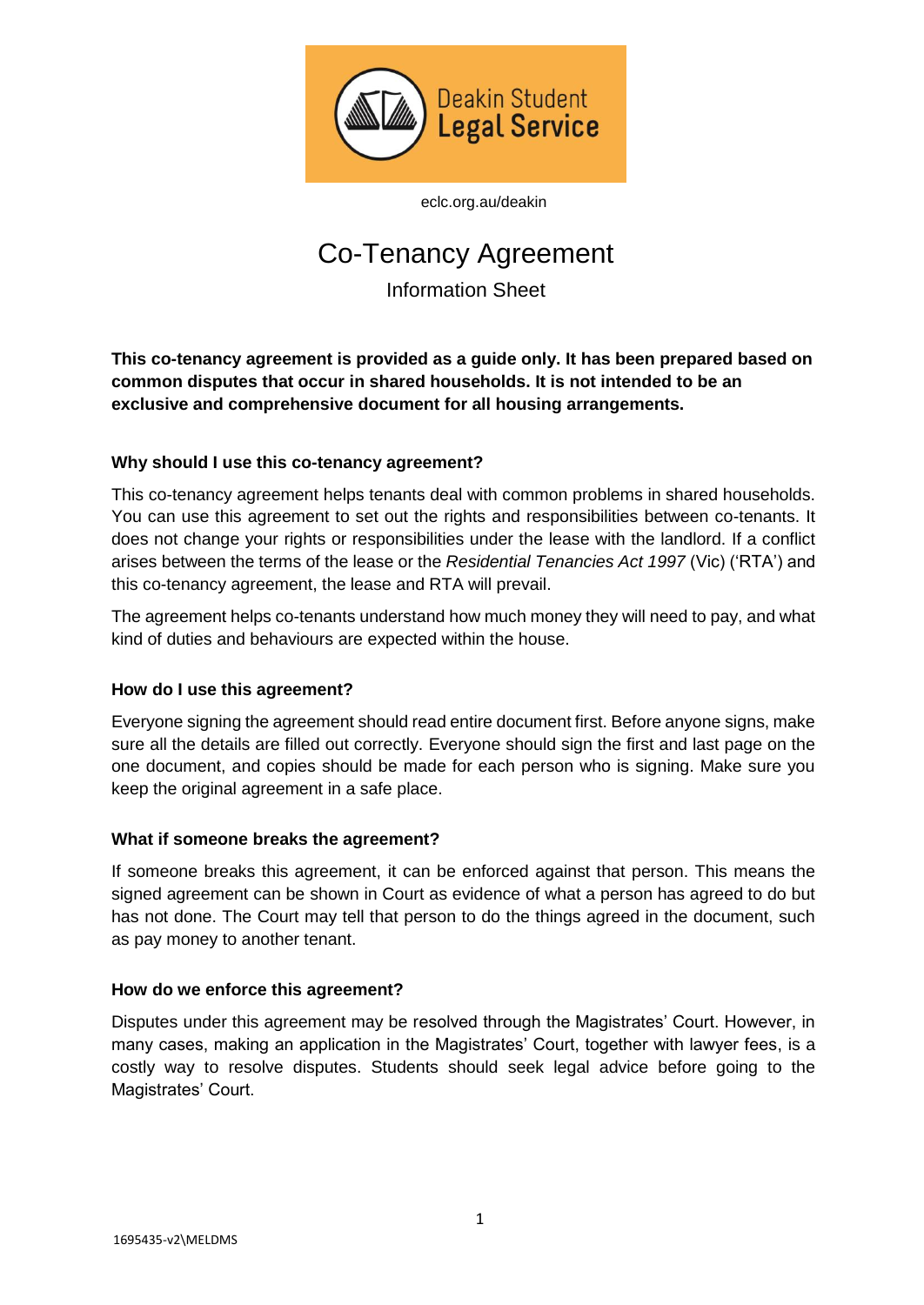## **What are other ways to resolve disputes?**

To save time and money, and to maintain a good relationship with your housemates, you can go to mediation. In mediation, an independent third person tries to help everyone agree on a final decision. They can also help you put an agreement in writing. Unless mediation is ordered by a Court or Tribunal, your housemates don't have to go to mediation if they don't want to.

Free independent mediation services are offered by the Dispute Settlement centre of Victoria. You can visit [www.disputes.vic.gov.au,](http://www.disputes.vic.gov.au/) or call **1300 137 164** for more information.

You can also contact the Deakin Student Legal Service. We can give students advice on ways to resolve your dispute.

#### **How can we make small changes to the agreement?**

You can make small changes to the agreement if everyone agrees by crossing out and/or adding by hand. Each tenant will need to write their initials and the date on the original agreement next to the change to show that they accept the change. Remember to make copies of the changed agreement for everyone.

#### **How can we make large changes to the agreement?**

For lots of changes or changes which are very important (for example, a change in the rent amount), we recommend you sign a new agreement.

#### **What happens when tenants are replaced?**

You can sign a new agreement with the new group of co-tenants, or the new tenant can initial and date every time their name replaces the name of the tenant who is leaving. This shows that they accept the rights and responsibilities set out under this agreement.

## **What should we do if a section is not relevant to us?**

Where a section is not relevant you should remove it from the agreement. You can remove the section by drawing a line through the words and having all the co-tenants initial the removal. You can also use this agreement as an example, and write a new agreement with the sections you want.

Irrelevant sections could include:

- If the property does not have a landline phone, you may remove that box on page 7; or
- If the rent includes some bills such as electricity, gas or water then you may remove those boxes on page 6; or
- If the parties do not wish to have a chore schedule as stated in 11.2 on page 7, that section may be removed.

## **How do I get more information?**

If you have any questions or require more information, please contact the Deakin Student Legal Service. You can book an appointment online at<http://www.eclc.org.au/deakin>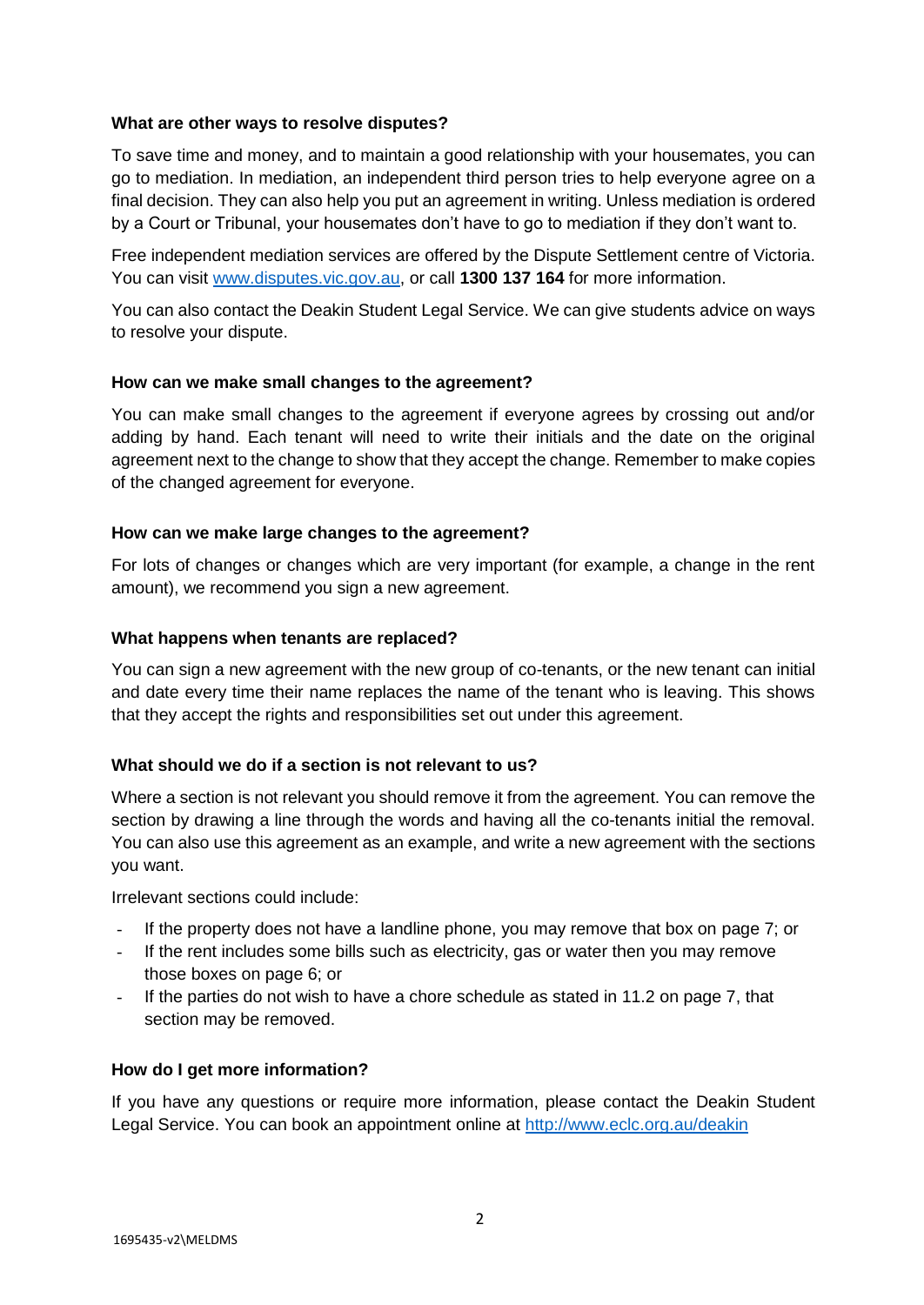# **1. This Agreement**

**1.1** The **"Parties"** to this Agreement are as follows:

|                | <b>Tenant Name (print)</b> | <b>Signature</b> | <b>Witness</b> |
|----------------|----------------------------|------------------|----------------|
| 1              |                            |                  |                |
| $\overline{2}$ |                            |                  |                |
| 3              |                            |                  |                |
| $\overline{4}$ |                            |                  |                |
| 5              |                            |                  |                |
| $6\phantom{1}$ |                            |                  |                |

Date: \_\_

*(Attach a Schedule with more names if required)*

**1.2** This Agreement is created as a legally binding contract. By signing this

Agreement, the Parties agree to abide by its terms and conditions and intend for the Agreement to be legally enforceable.

- **1.3** This Agreement is intended to operate alongside the Lease signed by the landlord and the Parties as residential tenants at the Property in order to clarify the Parties' rights, obligations and expectations while they are co-tenants.
- **1.4** Unless otherwise defined, all terms have the meaning given in the Lease.
- **1.5** A copy of the Lease and all other written agreements are attached to this Agreement at Annexure 1.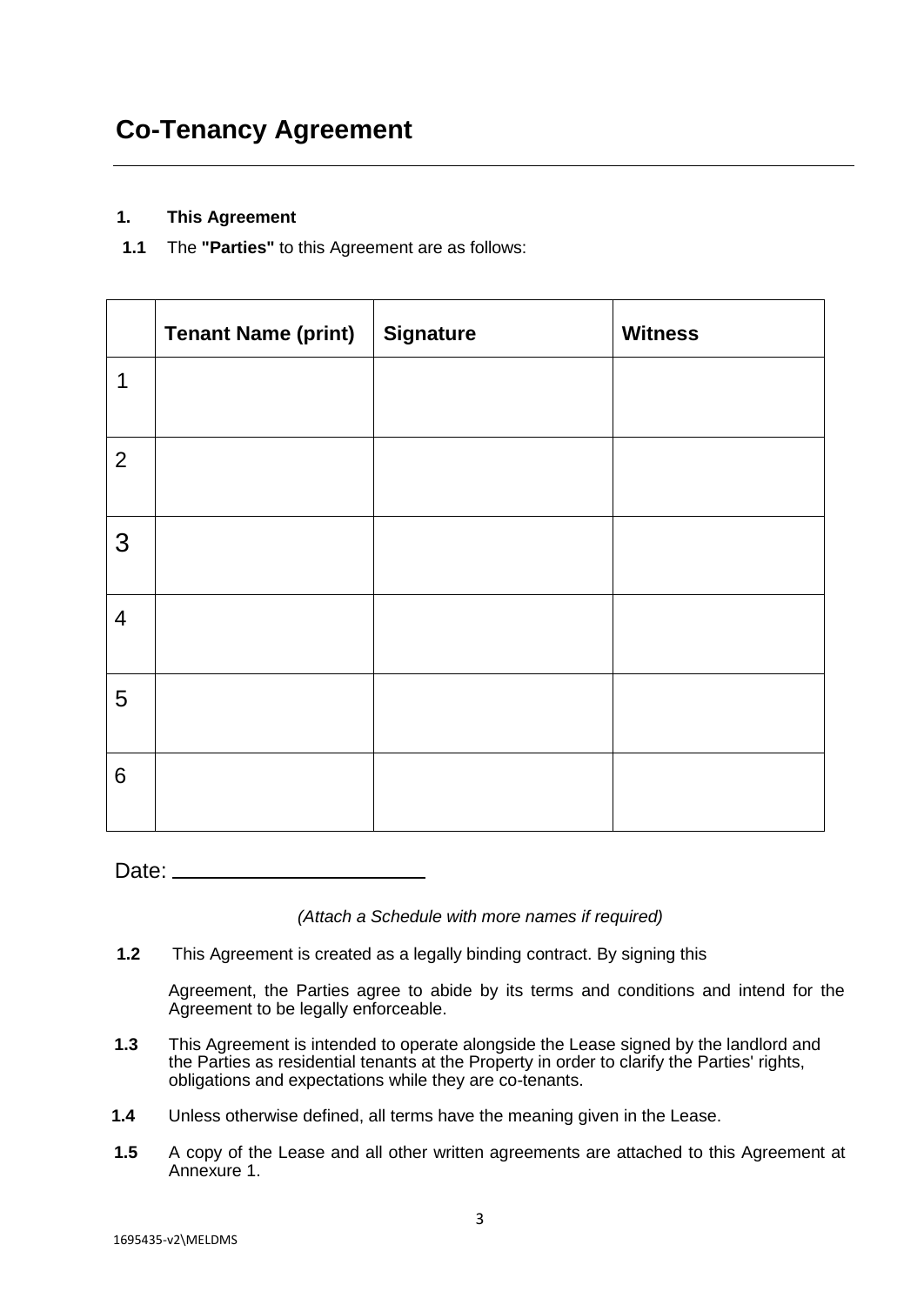# **2. Particulars of the Property and Agreement**

|     |                                                             | <b>Complete this column</b> |
|-----|-------------------------------------------------------------|-----------------------------|
| 2.1 | The address of the Property is:                             |                             |
| 2.2 | The agent's details are:                                    |                             |
| 2.3 | <b>commencement</b> date of<br>this<br>The<br>Agreement is: |                             |

**2.4** Unless terminated earlier (or replaced by a new Agreement), this Agreement expires when the Lease comes to an end.

# **3. Rent**

- **3.1** The total rent payable per calendar month is: \$
- **3.2** The rent is due on: day of every month.
- **3.3** Each Party agrees to contribute the following amounts for rent every month on or before the day rent is due:

|                | <b>Tenant Name (print)</b> | Rent (\$) |
|----------------|----------------------------|-----------|
| ٩              |                            |           |
| $\overline{2}$ |                            |           |
| 3              |                            |           |
| 4              |                            |           |
| 5              |                            |           |
| $\,6$          |                            |           |

*(Attach a Schedule with more names if required)*

**3.4** Each Party is to pay their contribution to the rent by

\_\_\_\_\_\_\_\_\_\_\_\_\_\_\_\_\_\_\_\_\_\_\_\_\_\_\_\_\_\_\_(specify the due date).

**3.5** Payment is to be made in the following way:

*[ \* choose one option by deleting the options that are not applicable]*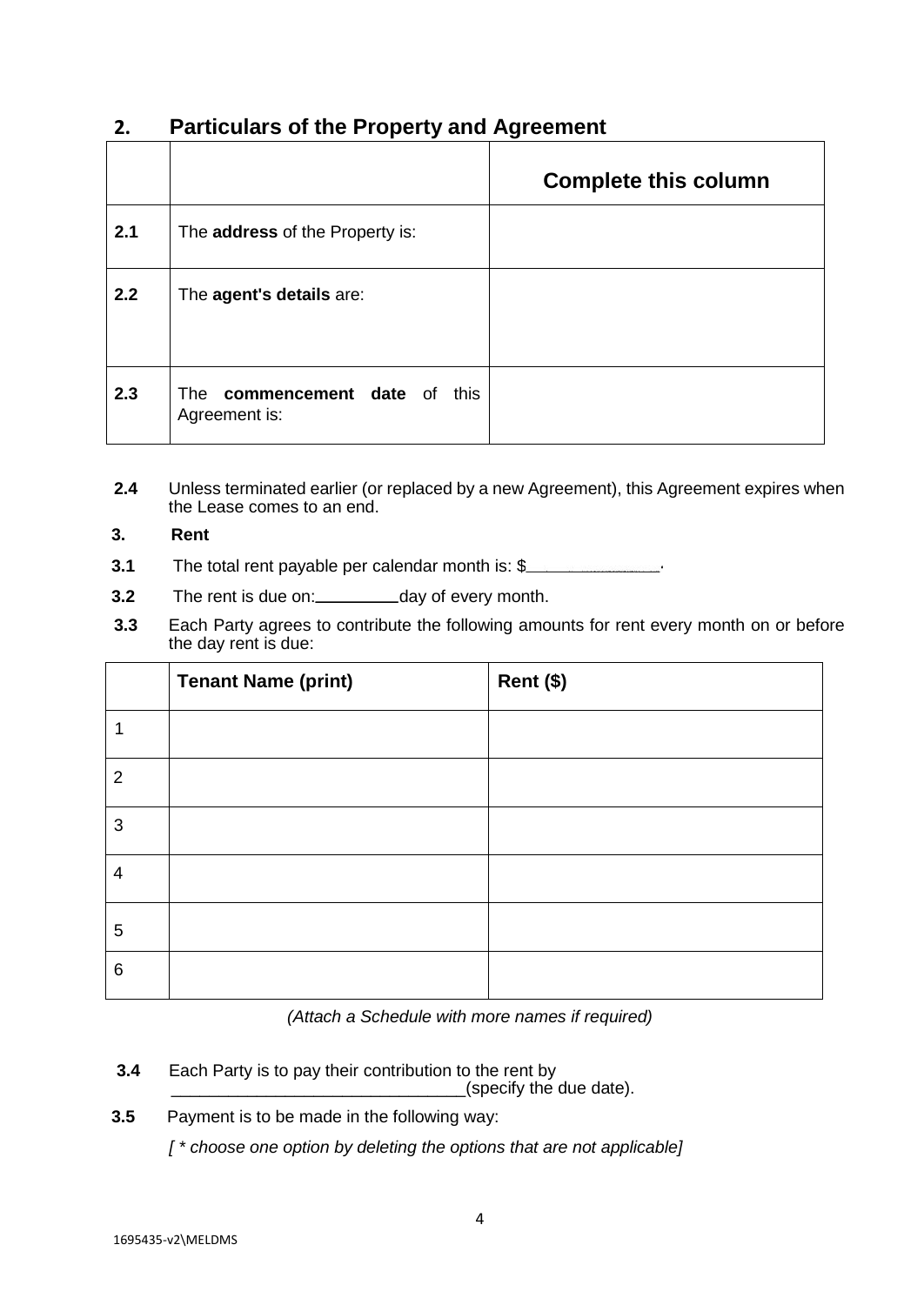$[$ <sup>\*</sup>] in cash direct to  $\frac{1}{\sqrt{1-\frac{1}{\sqrt{1-\frac{1}{\sqrt{1-\frac{1}{\sqrt{1-\frac{1}{\sqrt{1-\frac{1}{\sqrt{1-\frac{1}{\sqrt{1-\frac{1}{\sqrt{1-\frac{1}{\sqrt{1-\frac{1}{\sqrt{1-\frac{1}{\sqrt{1-\frac{1}{\sqrt{1-\frac{1}{\sqrt{1-\frac{1}{\sqrt{1-\frac{1}{\sqrt{1-\frac{1}{\sqrt{1-\frac{1}{\sqrt{1-\frac{1}{\sqrt{1-\frac{1}{\sqrt{1-\frac{1}{\sqrt{1-\frac{1}{\sqrt{1-\frac{1}{$ 

[\*] by electronic funds transfer to \_\_\_\_\_\_\_\_\_\_\_\_\_\_\_\_\_\_\_\_\_ (Tenant Name) into the following bank account: BSB:\_\_\_\_\_\_\_\_\_\_\_\_\_\_\_ Account No.: \_\_\_\_\_\_\_\_\_\_\_\_\_\_\_\_\_\_\_\_\_\_.

[\*] by electronic funds transfer to the Agent into the following bank account:

BSB:\_\_\_\_\_\_\_\_\_\_\_\_\_\_\_\_\_\_\_ Account No.: \_\_\_\_\_\_\_\_\_\_\_\_\_\_\_\_\_\_\_\_\_\_\_.

**3.6** Each Party with an extra benefit will contribute an additional amount to the Rent as follows (payable in the same manner as the Rent is payable):

|                | <b>Benefit</b>                                      | <b>Tenant Name (print)</b> | $Rent$ (\$) |
|----------------|-----------------------------------------------------|----------------------------|-------------|
| 1              | Master bedroom                                      |                            |             |
| $\overline{2}$ | Bedroom with large /<br>walk in wardrobe            |                            |             |
| 4              | Bedroom with access to<br>balcony                   |                            |             |
| 5              | Use of undercover / off-<br>the-street carpark      |                            |             |
| 7              | Bedroom with private air-<br>conditioning / heating |                            |             |
| 8              | Other (insert)                                      |                            |             |

**3.7** Any rent increases for the Property will be shared proportionately between the Parties to this Agreement taking into account any individual tenant benefits specified in clause 3.6.

# **4. Bond**

- **4.1** The total bond payable for the Property is \$
- **4.2** The Residential Tenancies Bond Authority Bond ID number is \_\_\_\_\_\_\_\_\_\_\_\_\_\_\_.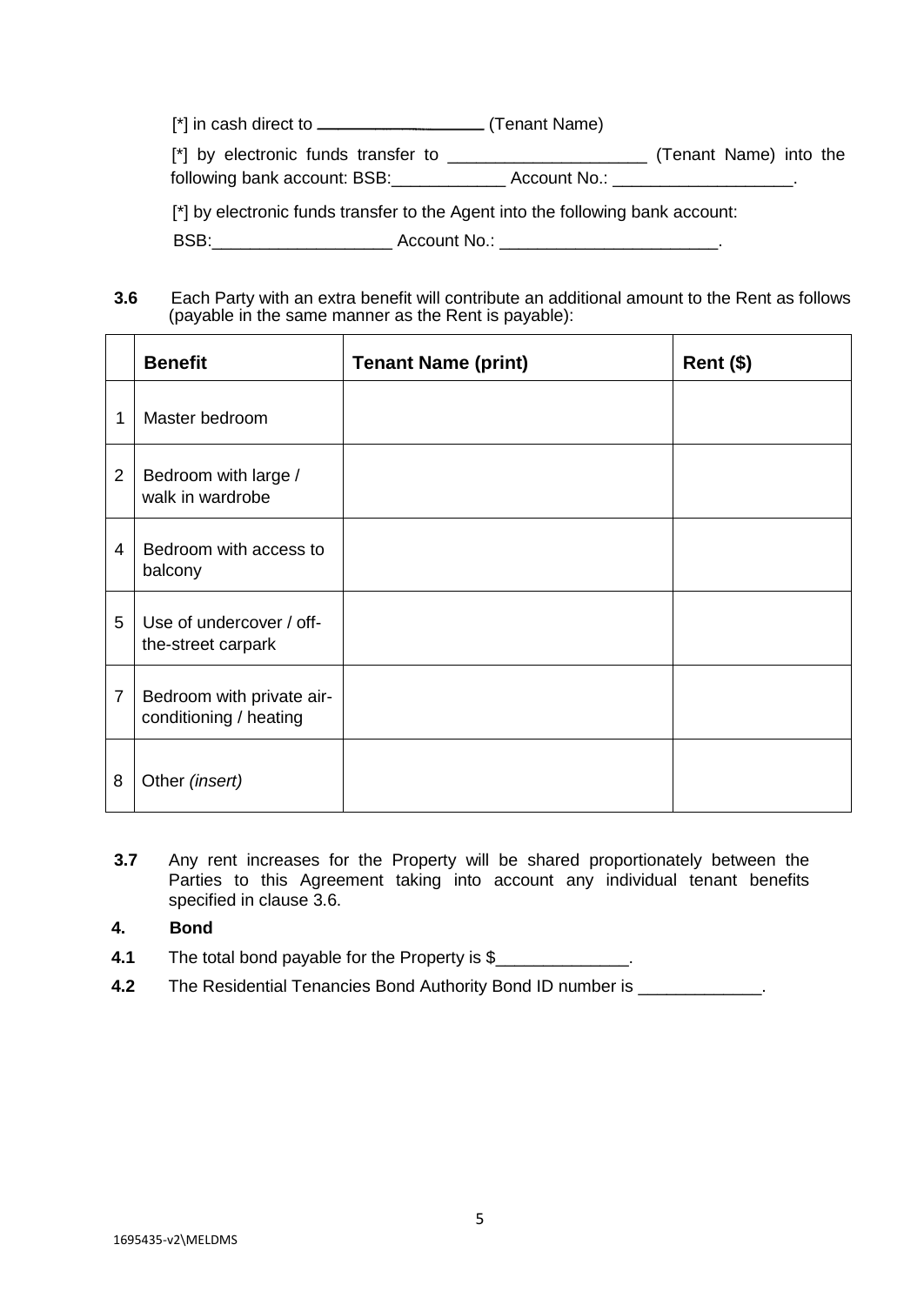|                | <b>Tenant Name</b><br>(print) | <b>Bond Contribution (\$)</b> | Tick and initial if<br>signed the Bond<br><b>Lodgement Form</b> |
|----------------|-------------------------------|-------------------------------|-----------------------------------------------------------------|
|                |                               |                               |                                                                 |
| $\overline{2}$ |                               |                               |                                                                 |
| 3              |                               |                               |                                                                 |
| $\overline{4}$ |                               |                               |                                                                 |
| 5              |                               |                               |                                                                 |
| 6              |                               |                               |                                                                 |

**4.3** Each Party agrees to contribute the following amounts to the bond:

*(Attach a Schedule with more names if required)*

**4.4** The bond is to be collected by **EXECUTE:** (insert person's name) and provided to the agent by the due date for payment.

 \_\_\_\_\_\_\_\_\_\_\_\_\_\_\_\_\_\_\_\_\_\_\_\_\_\_\_\_ (insert person's name) will keep the bond receipt for safekeeping.

- **4.5** The Parties agree that their claim to the bond shall be in proportion to the amount contributed by each Party as specified in clause 4.3.
- **4.6** If an incoming tenant is replacing an outgoing tenant:
	- (a) The incoming tenant shall pay out the outgoing tenant's share of the bond in cash and retain a receipt;
	- (b) The outgoing tenant and the incoming tenant will notify the Residential Tenancies Bond Authority of the transfer within 5 business days of the transfer; and
	- (c) The outgoing tenant and the incoming tenant will complete a Bond Tenant Transfer Form to replace the outgoing tenant's name with the incoming tenant's name; and
	- (d) the outgoing tenant will procure the landlord to:
		- (i) notify the Residential Tenancies Bond Authority of the transfer within 5 business days of the transfer; and
		- (ii) complete a Bond Tenant Transfer Form to replace the outgoing tenant's name with the incoming tenant's name.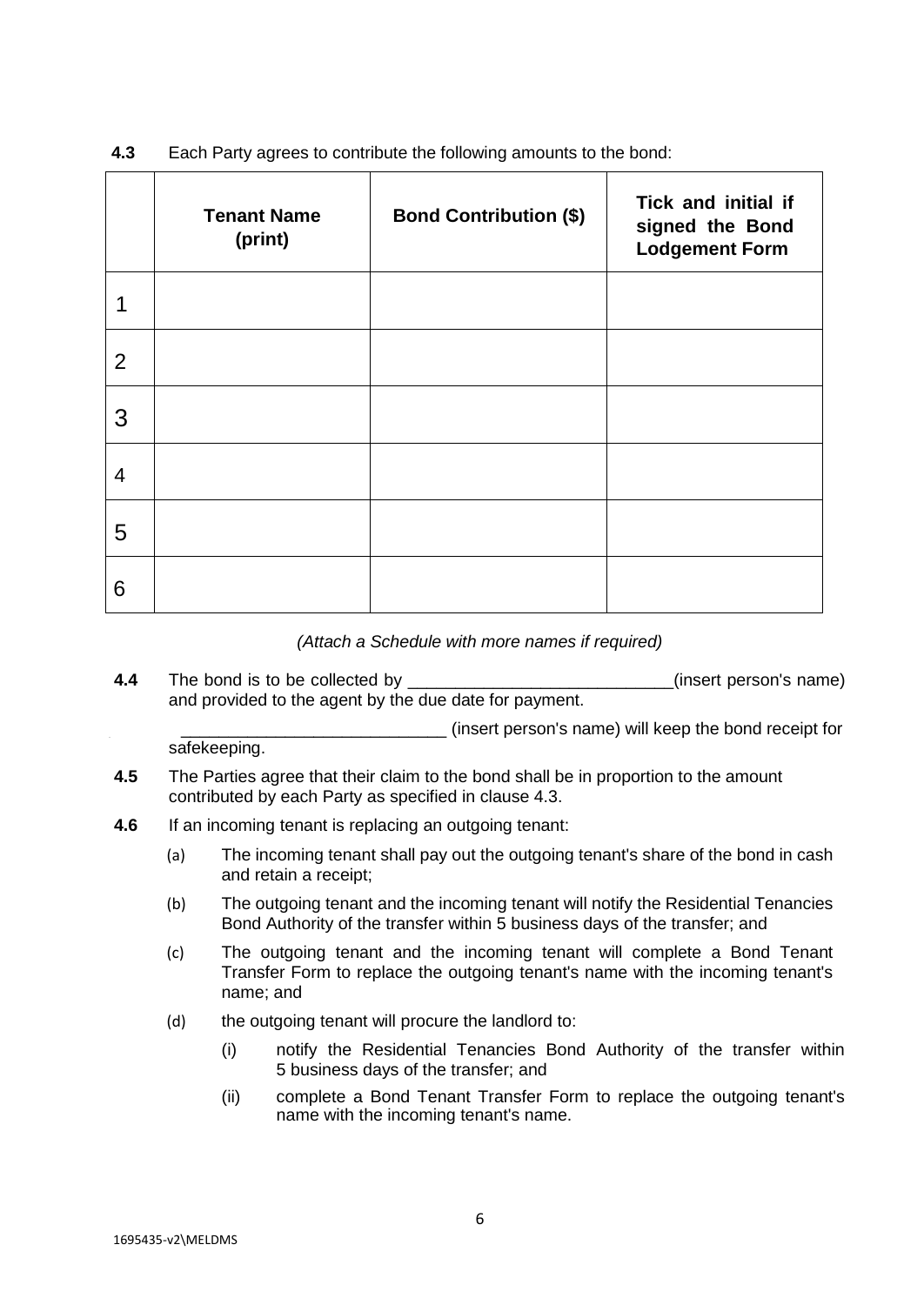## **5. Lease and Rules**

- **5.1** The Parties agree to be bound by the terms of the Lease, the *Residential Tenancies Act* 1997 (Vic) and any house rules, conditions or local laws that apply to the Property.
- **5.2** This Agreement in no way modifies the Lease between the landlord and the tenants. This Agreement only defines the relationship among or between the Parties for the term of the Agreement.

*(Attached is a copy of the Lease and any rules, regulations, and conditions provided by the landlord and any house rules dealing with use of the property, e.g., rules regarding overnight guests, electronic equipment and parties.)*

# **6. Household furniture / white goods**

- **6.1** The Parties agree that: *[ \*Amend as applicable]*
	- (a) Each Party will contribute to the cost of purchasing white goods and household furniture equally for use at the Property for the duration of the Lease term. The Parties agree that their claim to the white goods and household furniture will be in equal proportion to the amounts initially contributed; and / or
	- (b) Each Party who brings their own white goods and household furniture to share during the term of the Lease will take their white goods and household furniture with them when they leave the Property.
- **6.2** Should any of the household furniture or white goods get damaged, the Party responsible for the damage will be required to pay to reinstate the property to its original condition.
- **6.3** If the damage is caused by a third Party who is a guest of the tenant, that tenant will be responsible to pay for the repairs personally.
- **7.** Damage, Repairs and Maintenance
- **7.1** No repairs or improvements to the Property shall be undertaken unless unanimously agreed to in writing by all the Parties and consented to by the landlord.
- **7.2** Each Party is responsible for their proportionate share of any claim for damages made by the landlord.
- **7.3** If liability for damage, repairs or maintenance cannot be adequately apportioned, the Parties agree that the cost will be split equally between them.

## **8. Pets**

**8.1** Parties shall abide by the pet rules established by the landlord in the tenancy and the local laws that apply to the Property.

## **9. Bills**

- **9.1** The cost for utilities and shared household services shall be split equally between the Parties. Each Party will be liable to pay for these services during the period in which they are a tenant, regardless of usage or time spent at the Property.
- **9.2** The Parties are responsible for paying their share of bills 7 days prior to the due date for each bill to the nominated Party. The nominated Party responsible for collection of funds, payment of bills and safekeeping of receipts is:
- **9.3** If any Party does not pay their share of the bills, that Party must pay the other Parties for any late fees incurred as a result. That payment must be made as soon as such late fees are incurred.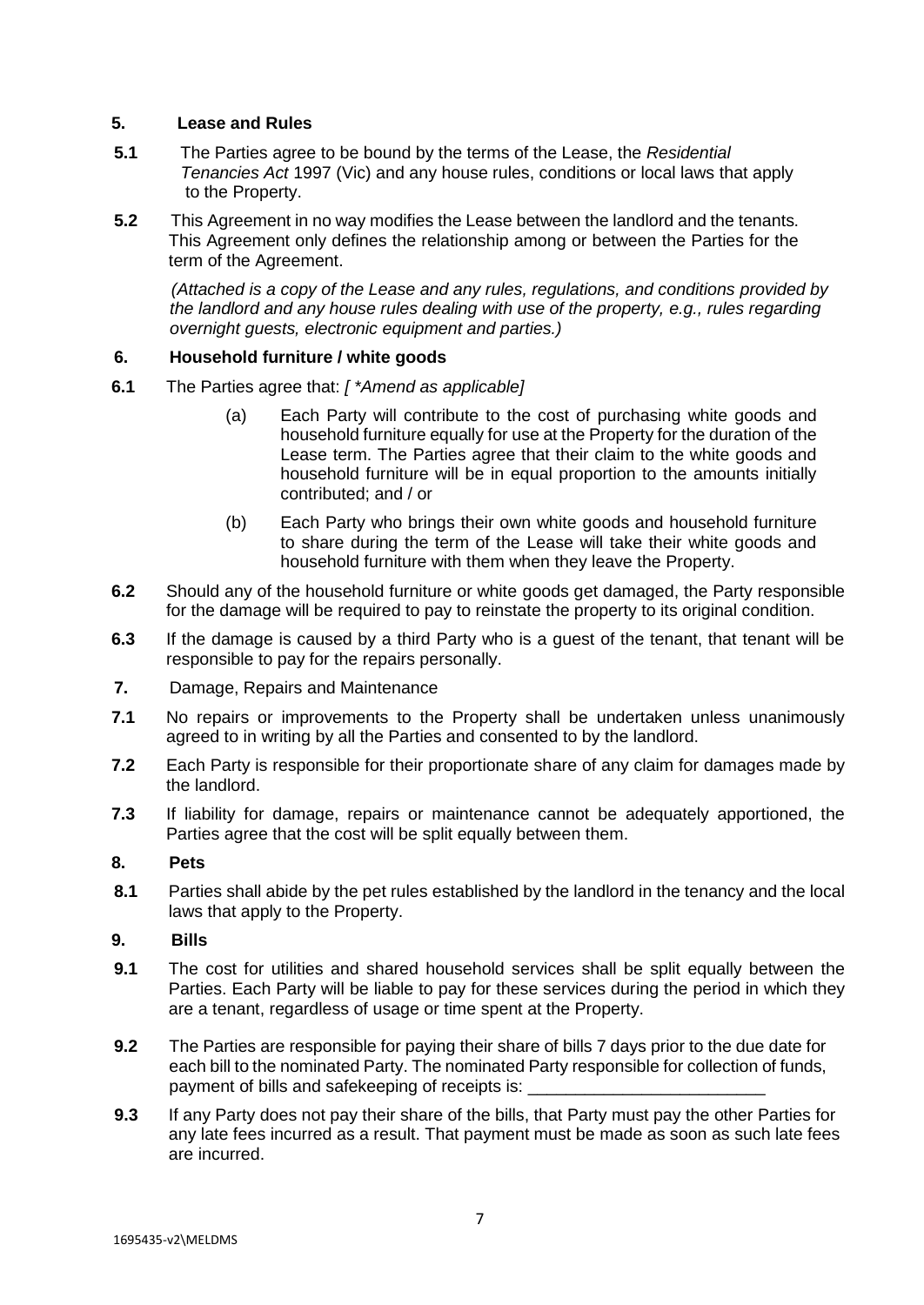- **9.4** The Parties who contract with the respective service providers must take reasonable steps to:
	- (a) inform all Parties of any bills, extra charges and any changes to service contracts in a timely manner;
	- (b) aid in the resolution of any disputes;
	- (c) assist with the authorisation of any Parties on the account and the transfer of accounts and contracts should a Party move out of the Property.
- **9.5** Each Party shall keep a record of their own long distance telephone calls and pay for their own long distance telephone calls.
- **9.6** The billing details for the Property are as follows:

 $\bar{z}$ 

| <b>Electricity</b> | Account number:<br>Company:<br>Billing cycle occurs every ____ days/month(s)                                                                                                                         |
|--------------------|------------------------------------------------------------------------------------------------------------------------------------------------------------------------------------------------------|
| Gas                | Account number:<br><u> La Carlo de la Carlo de la Carlo de la Carlo de la Carlo de la Carlo de la Carlo de la Carlo de la Carlo de l</u><br>Company:<br>Billing cycle occurs every ____days/month(s) |
| <b>Water</b>       | Account number:<br>Company:<br>Billing cycle occurs every ____ days/month(s)                                                                                                                         |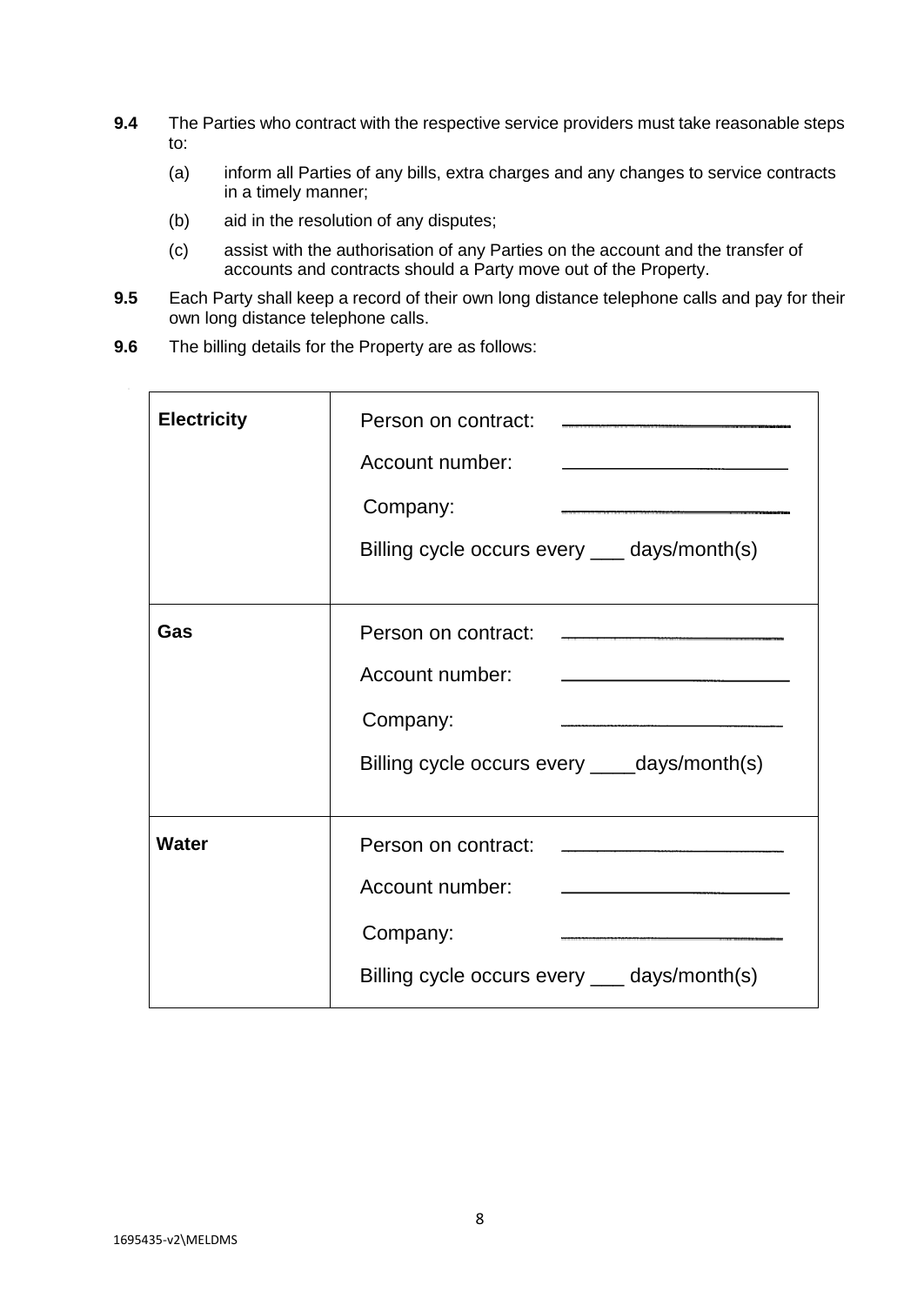| <b>Internet</b>       | Account number:<br>Company:<br><u>and the contract of the contract of the contract of the contract of the contract of the contract of the contract of the contract of the contract of the contract of the contract of the contract of the contract of the contr</u><br>Billing cycle occurs every_____ days/month(s)<br><b>Bandwidth limit:</b><br>$\label{eq:3.1} \frac{1}{2} \left( \frac{1}{2} \left( \frac{1}{2} \right) \left( \frac{1}{2} \right) \left( \frac{1}{2} \right) \left( \frac{1}{2} \right) \left( \frac{1}{2} \right) \left( \frac{1}{2} \right) \left( \frac{1}{2} \right) \left( \frac{1}{2} \right) \left( \frac{1}{2} \right) \left( \frac{1}{2} \right) \left( \frac{1}{2} \right) \left( \frac{1}{2} \right) \left( \frac{1}{2} \right) \left( \frac{1}{2} \right) \left( \frac{1}{2} \right$ |
|-----------------------|------------------------------------------------------------------------------------------------------------------------------------------------------------------------------------------------------------------------------------------------------------------------------------------------------------------------------------------------------------------------------------------------------------------------------------------------------------------------------------------------------------------------------------------------------------------------------------------------------------------------------------------------------------------------------------------------------------------------------------------------------------------------------------------------------------------------|
| <b>Landline Phone</b> | Person on contract:<br>Account number:<br>Company:<br>Billing cycle occurs every ____ days/month(s)                                                                                                                                                                                                                                                                                                                                                                                                                                                                                                                                                                                                                                                                                                                    |

#### **10. Recoverability of funds**

- **10.1** Each Party must pay their share of bills while they are a tenant at the Property by the due date for payment.
- **10.2** If for any reason a Party fails to pay their share of bills and the remaining tenants are required to pay for the defaulting Party, those payments are recoverable against the defaulting Party as soon as a receipt evidencing the payment has been issued.

# **11. Cleaning**

- **11.1** The Parties agree to equally participate in cleaning the premises regularly.
- **11.2** The Parties agree to arrange a weekly household chore schedule to ensure responsibilities are shared fairly.

# **12. Miscellaneous**

- **12.1** The Parties agree as follows:
	- (a) to not enter housemates' bedrooms without their consent;
	- (b) to take full responsibility for taking care of their belongings;
	- (c) to recognise and respect the need for consideration of other housemates in relation to noise, music, TV and personal space;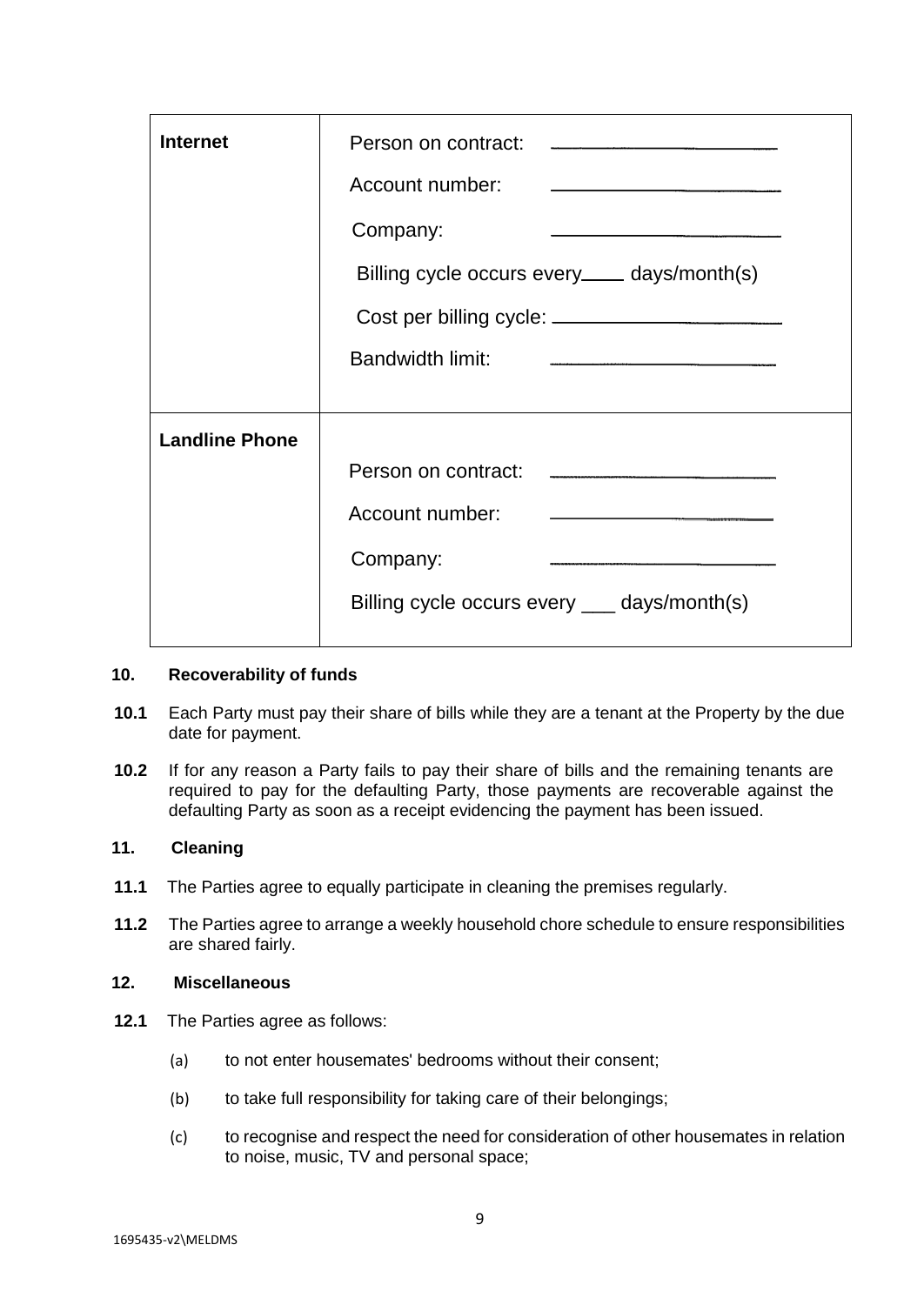- (d) to check with housemates prior to inviting guests over; and
- (e) should they wish to share costs of staple groceries, they will nominate a weekly shopper and contribute equally to a kitty for household expenses.

#### **13. Amending this Agreement - minor amendments**

**13.1** Any minor amendments to this Agreement must be made by hand, initialled and dated by all the presently named tenants on the Lease who are parties to this Agreement.

#### **14. Amending this Agreement - significant and multiple amendments**

- **14.1** A new Agreement must be signed by all the named tenants on the Lease and parties to this Agreement if there are significant or multiple amendments to be made to this Agreement. The new Agreement will override all previous agreements.
- **14.2** All previous agreements are void and this Agreement contains all the terms and conditions governing the Parties' relationship.

#### **15. Quasi tenants**

- **15.1** The landlord has granted permission for only the tenants that have filled in the appropriate application forms to reside at the Property. Should a new tenant wish to reside at the Property, an application form must be completed and permission received from the landlord prior to moving in.
- **15.2** Any adult residing at the Property for longer than 2 weeks will be classified as a tenant and the Lease will apply unless written consent has been received from the landlord. As such, this Agreement will apply unless written consent has been obtained from the co-tenants who signed the Agreement. In the event of any dispute, any Party who has invited a new adult to reside at the Property will be responsible for that Party's actions and financial contributions to the household (including for rent, utilities etc. in the event of non-payment by that new co-tenant).

#### **16. Terminating this Agreement**

- **16.1** Subject to the terms and conditions of the Lease, a co-tenant (outgoing tenant) may be released from its obligations under this Agreement if it complies with all of the following conditions:
	- (a) the outgoing tenant provides at least 2 weeks written notice to all Parties; and
	- (b) the outgoing tenant locates a new tenant to whom the outgoing tenant will assign their share of their responsibilities under the Lease and under this Agreement; and
	- (c) the new tenant is acceptable to all other tenants remaining at the Property. The remaining tenants agree that they will not be unreasonable in refusing to consent to a new tenant.
- **16.2** If the outgoing tenant does not find a replacement tenant, they must contribute towards the cost of finding a replacement tenant.